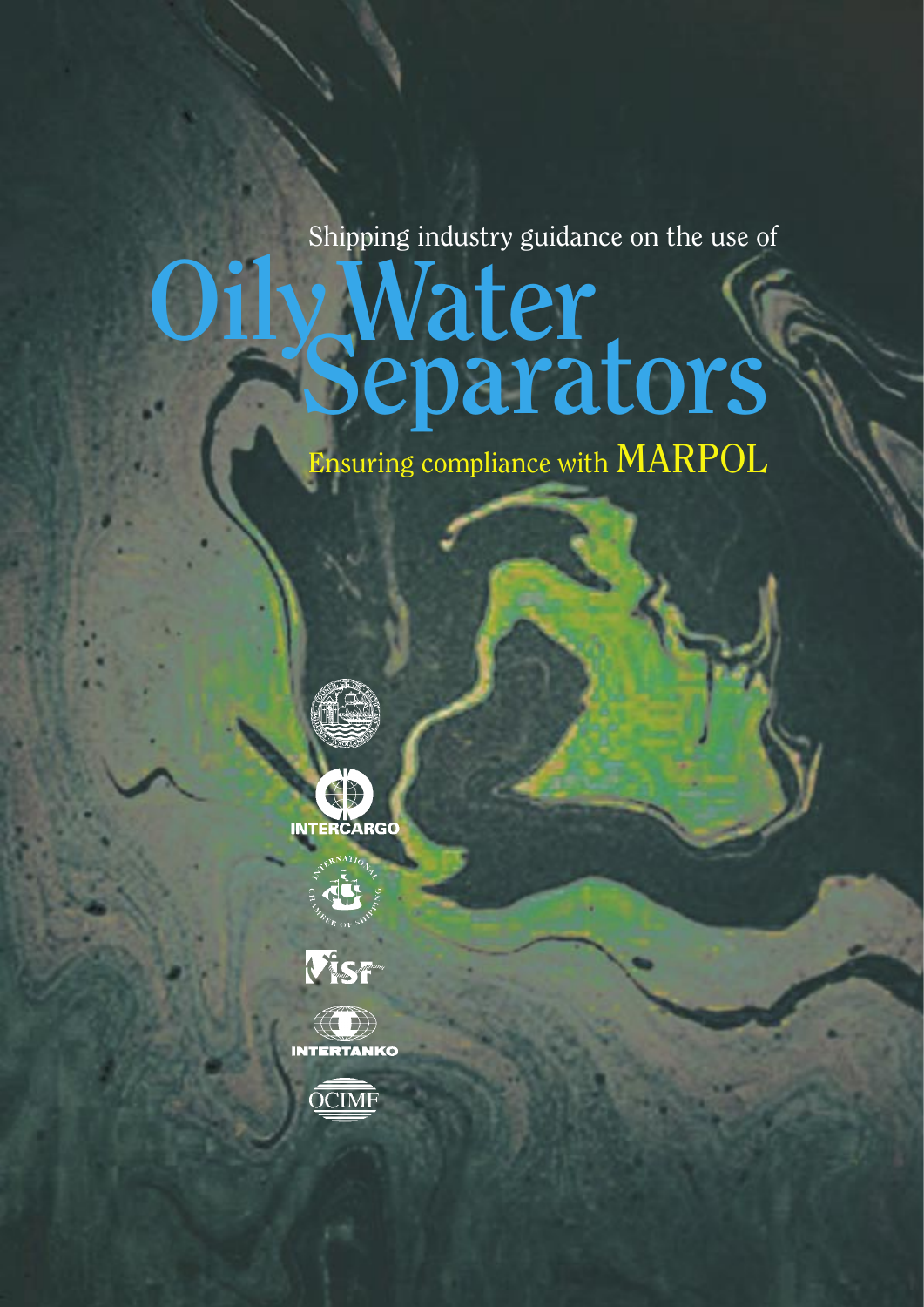# **Shipping industry guidance on the use of Oily Water Separators Ensuring compliance with MARPOL**



National maritime authorities with responsibility for the environmental protection of their coastlines quite properly adopt a similarly strict approach to the enforcement of MARPOL.



**INTERCARGO** 

Companies and seafarers need to understand that even the most minor violations of MARPOL will be detected by the authorities. In addition to large fines amounting to literally millions of dollars, both company management and seafarers can be liable to criminal prosecution and imprisonment for any deliberate violation of MARPOL requirements or falsification of records.

The following industry guidelines are intended to highlight some of the issues concerning the use of oily water separators (OWS) and to remind company management, and shipboard personnel, how they can act to prevent MARPOL infringements.

Ship operators have ultimate responsibility for establishing a compliance culture within their companies, and it is important that every effort is made to ensure that seafarers do not engage in any illegal conduct in the mistaken belief that it will benefit their employer. Every seafarer should be made fully aware of the severe legal consequences, both for the company and the seafarers themselves, of even minor non-compliance with environmental rules.

At first glance, the following advice may appear to contain nothing new; for the vast majority of shipping companies, these are issues which should already be fully addressed by their Safety Management Systems, as required by the International Safety Management (ISM) Code. Nevertheless, it is strongly recommended that the following guidance is carefully analysed by company management, and that a firm message of zero tolerance of non-compliance with MARPOL is circulated as widely as possible amongst seagoing personnel.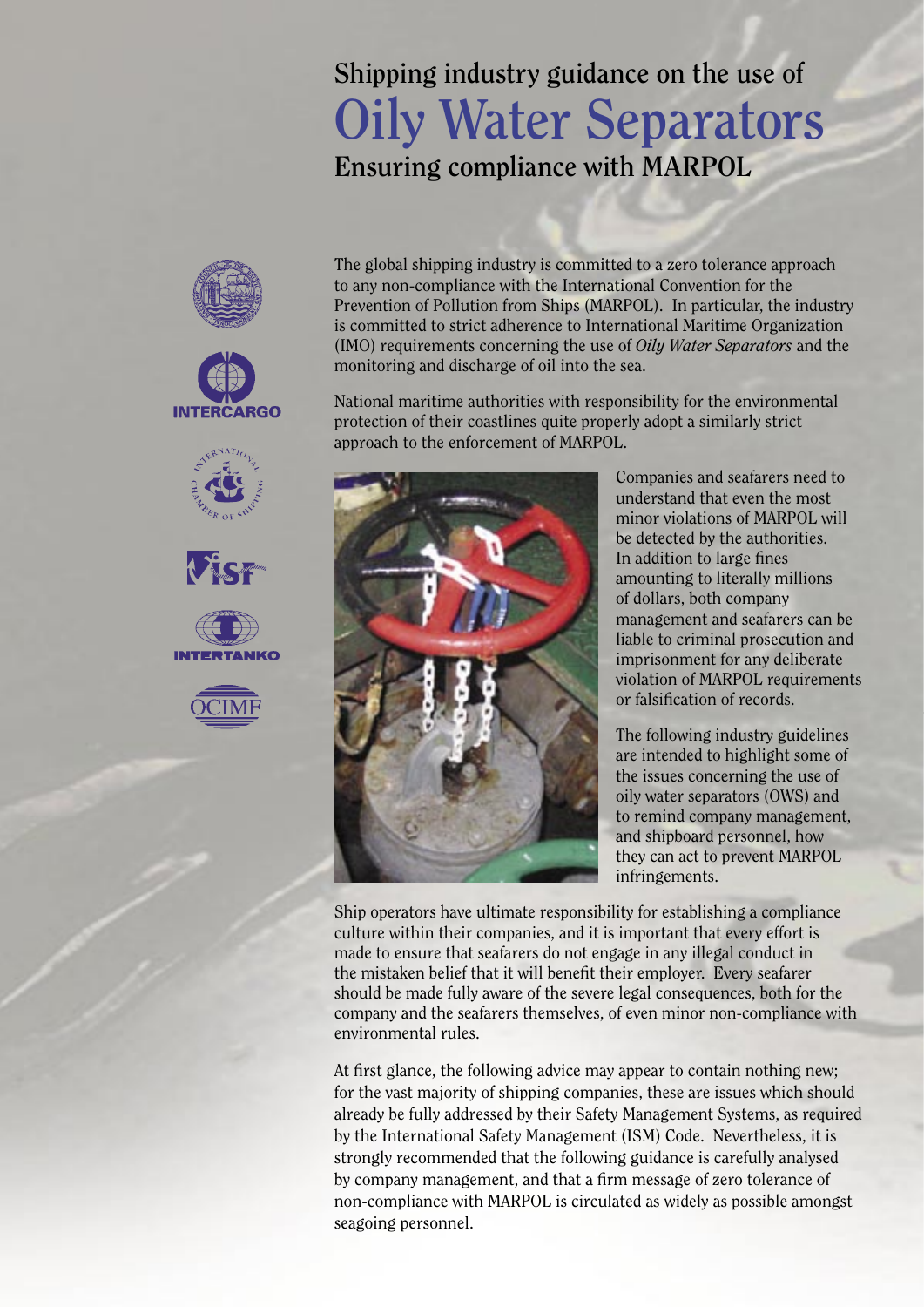### **Ensuring compliance with MARPOL**

Shipping companies should:

- Ensure that the ISM Safety Management System\* is used to good effect
- Conduct internal and external audits on environmental compliance and act upon the findings, in full compliance with the ISM Code
- Require accountability on environmental compliance issues within the shore-side and shipboard management team
- Minimise waste leakage through good housekeeping and maintenance
- Make the best use of the available technology
- Establish a realistic operating budget for environmental compliance
- Provide meaningful and targeted training in environmental awareness and MARPOL compliance
- Provide specific and targeted training in oily water separator (OWS) operation
- Recognise the value of open communication with the crew
- Verify compliance through appropriate physical inspection, operational tests and document analysis
- Reward compliance and address potential non-compliance.

### **Technical approaches**

### **General**

Shipping companies should consider:

- Installing the latest equipment, or an upgrade in capability, if existing equipment does not perform to requirements
- Upgrading related equipment to minimise the production of waste
- The advantages of the preprocessing of waste
- Increasing tank capacity for waste where possible
- Modifying systems to facilitate inport testing of treatment systems
- Implementing the periodic testing of the oil discharge monitoring equipment
- The use of cleaning agents consistent with equipment capability.

### **Control devices**

Shipping companies should consider:

- Fitting uniquely numbered environmental tags on flanges to prevent unauthorised by-passing
- Using seals on overboard valves and cross-connections
- Installing strategically placed placards concerning compliance with MARPOL on board ship
- Fitting surveillance cameras
- Using tamper resistant recording systems, alarms and printouts to verify equipment operation. valve position, flow, OWS ppm. incineration, ship's position etc



- Installing locked boxes or cages over monitoring equipment
- Fitting interlocks to prevent falsification of monitoring equipment inputs
- Using meters to record equipment running time for all engine room pumps.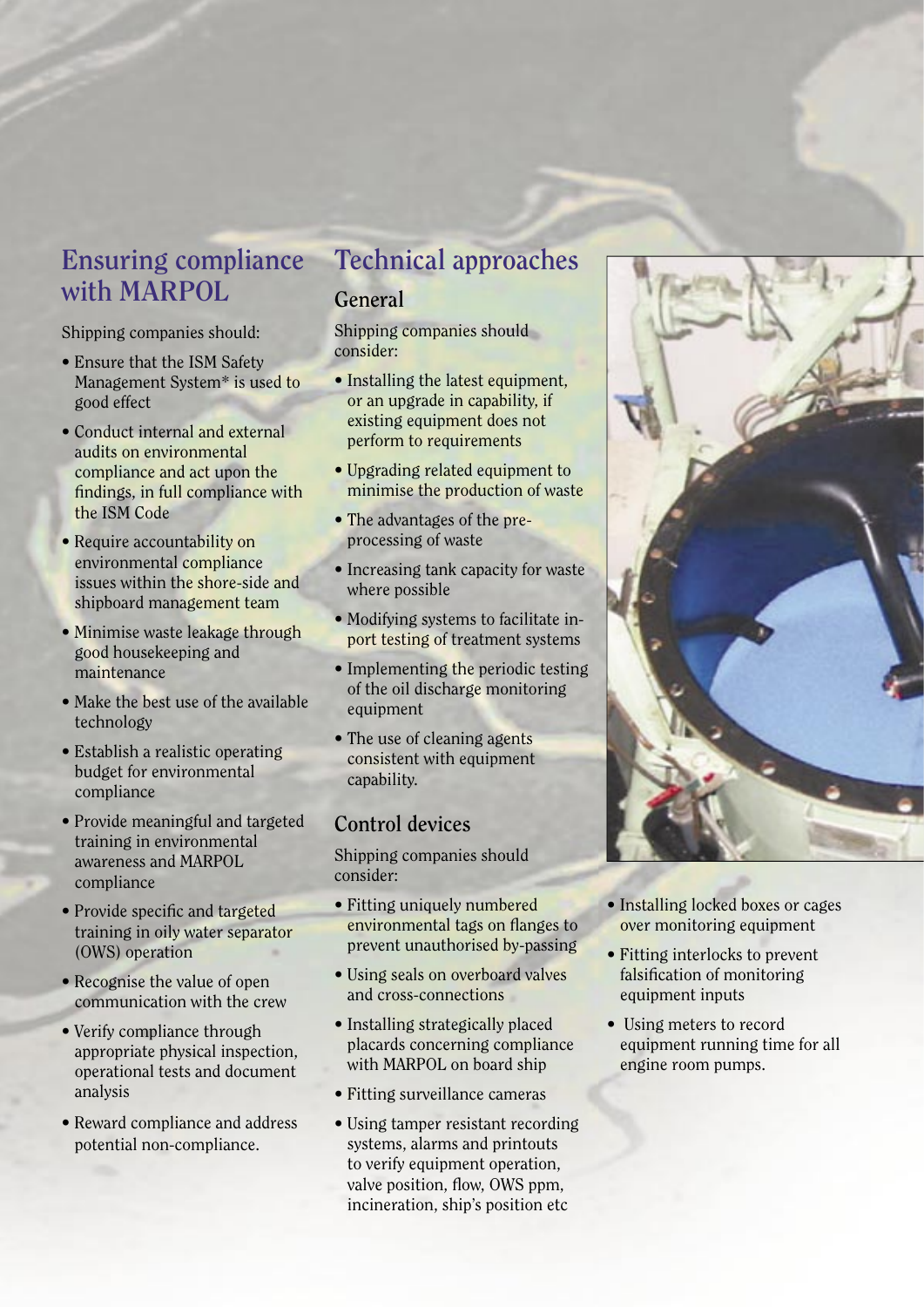

### **Management approaches**

### **Role of shore management**

Shipping companies should:

- Assign environmental responsibility to senior management and ship superintendents, Masters and Chief Engineers on board ships
- Ensure adequacy of internal audits and implementation of corrective actions
- Review maintenance records and procedures, log entries and handover notes
- Monitor workloads imposed by the operation and maintenance of oily water separators, and assess the impact on crew priorities
- Analyse waste streams to determine content, volume, means and capacity for storage, and estimate realistically the cost of treatment and disposal
- Ensure that the operating budget for waste removal and spare parts is adequate
- Establish comprehensive check lists for inspections/audits
- Verify that tests have been performed to ensure the continued correct operation of oily water separators
- Discuss findings and concerns with all levels of the engineering department
- Explore the potential gains from the installation of new technology.

### **Training**

Shipping companies should:

- Ensure that training, whether shipboard, in-house or from an outside authority, is specific on relevant MARPOL requirements
- Consider supplementary training on MARPOL issues
- Document the training and assess its relevance
- Establish formal policy documents and procedures on MARPOL compliance and training.

### **Audits and inspections**

Shipping companies should:

- Ensure that audits target the correct operation and maintenance of oily water separators
- Ensure that audits are designed to investigate environmental compliance
- Use a comprehensive audit check list and try to investigate beyond the check list
- Conduct unannounced inspections
- Verify:
	- routine maintenance
	- internal record keeping policies
	- the accuracy of records by cross-referencing
	- the progress of training
	- that written policies are available
- Test equipment under routine operational conditions
- Interview crew members
- Produce written audit reports
- Conduct post-audit meetings
- Ensure senior management review the audit reports
- Track audit findings until corrective action is complete.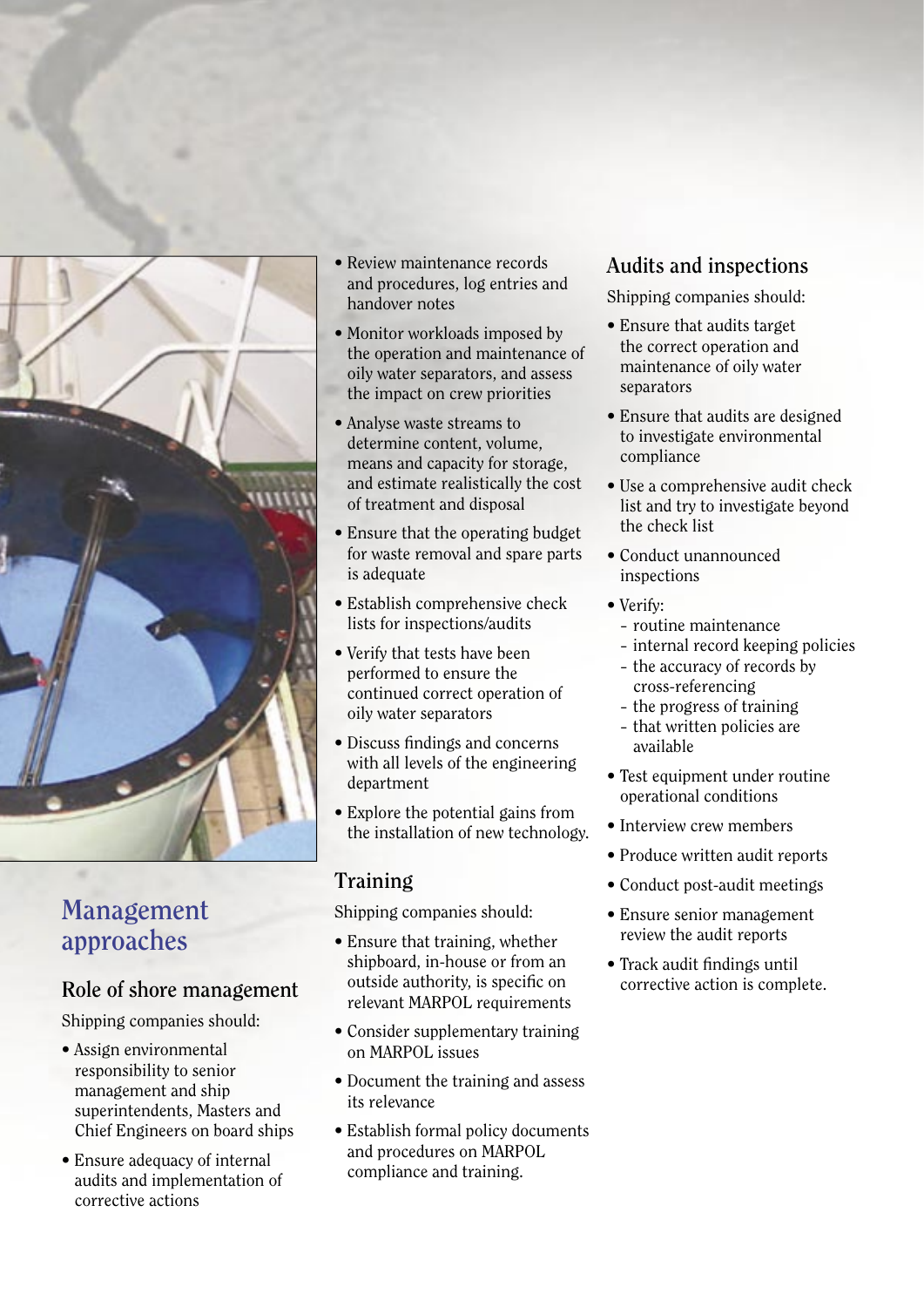## **The role of senior management on board the ship**



### **General**

The Master, Chief Engineer and senior officers in the engine department should:

- Promote awareness that any attempt to circumvent MARPOL requirements is totally unacceptable
- Determine the most appropriate procedures to maintain equipment and systems
- Minimise and if possible eliminate leakage through good housekeeping
- Correctly maintain the oil record book (ORB) and the record of discharges of oily water separator effluent into the sea
- Ensure that all routine shipboard and ISM safety meetings include time to discuss a specific agenda item on environmental matters
- Use sign on/off check lists for duty personnel.

### **Use of Oily Water Separators**

The Master, Chief Engineer and senior officers in the engine department should:

- Instruct users of OWS equipment and verify the standard achieved
- Verify that maintenance schedules are being followed
- Ensure that audits include operational tests and a reconciliation of records
- Ensure that scheduled tank sounding logs are maintained and signed for
- Keep records of verification of correct operation through testing at sea
- Ensure that on board spares are adequate to meet the demand
- Create a culture where complacency in operation and maintenance standards is unacceptable.

### **Record keeping**

The Master, Chief Engineer and senior officers in the engine department should:

- Ensure that all entries in the tank sounding log, ORB (oil record book†) and incinerator logs are completed by the crew member who performed the task
- Ensure that the ORB is examined and signed by the Chief Engineer and/or the Master
- Require signatures from those conducting overboard discharges and operational tests
- Ensure that ship familiarisation procedures verify that company environmental policy and operability of equipment are understood and followed
- Require the status of pollution prevention equipment to be recorded in the handover notes of the responsible engineer and the Chief Engineer
- Record the independent verification of the correct operation of the oil discharge monitoring equipment
- Raise awareness of the need for an open chain of command and accurate record keeping that can be substantiated with Port State Control.

### **Tracking waste and maintenance**

The Master, Chief Engineer and senior officers in the engine department should:

- Conduct analyses of waste disposal records
- Compare waste output to volumes purchased
- Compare waste disposal records with maintenance records
- Remove disincentives to offloading waste, or purchasing additional material or parts related to safety and the environment.

The following publications may also be helpful:

\*Guidelines on the Application of the IMO International Safety Management (ISM) Code (published by ICS/ISF)

†Guide for Correct Entries in the Oil Record Book (published by Intertanko).